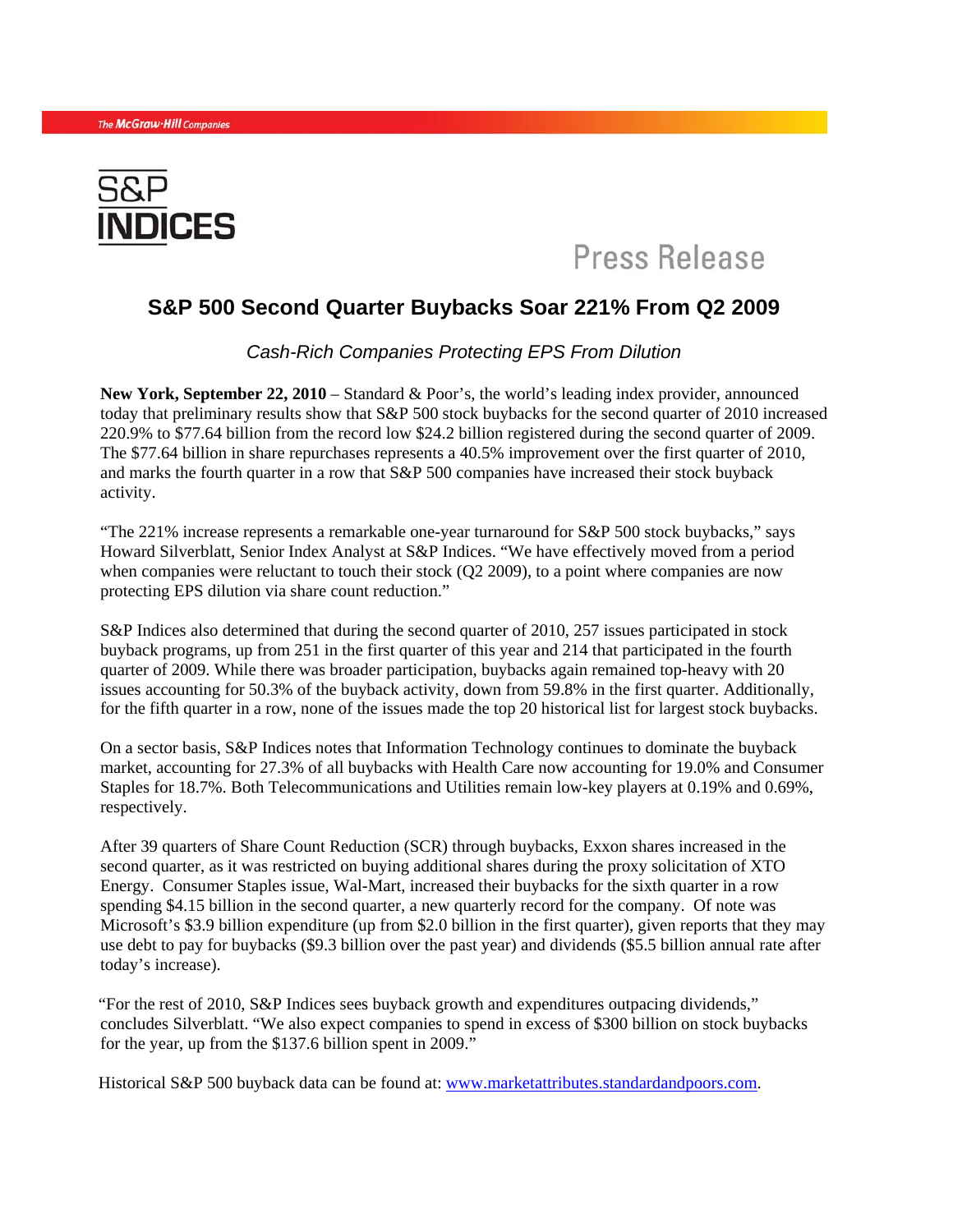#### **S&P Indices S&P 500, \$ U.S. BILLIONS**

| <b>PERIOD</b> | <b>MARKET</b><br><b>VALUE</b><br>\$ BILLIONS | <b>OPERATING</b><br><b>EARNINGS</b><br>\$ BILLIONS | <b>AS REPORTED</b><br><b>EARNINGS</b> | \$ BILLIONS \$ BILLIONS \$ BILLIONS | <b>DIVIDENDS BUYBACKS</b> | <b>DIVIDEND &amp;</b><br><b>BUYBACK</b><br><b>YIELD</b> |
|---------------|----------------------------------------------|----------------------------------------------------|---------------------------------------|-------------------------------------|---------------------------|---------------------------------------------------------|
| 06/30/2010    | \$9,323                                      | \$189.76                                           | \$178.00                              | \$50.44                             | \$77.64                   | 4.43%                                                   |
| 03/31/2010    | \$10,560                                     | \$174.91                                           | \$157.85                              | \$49.28                             | \$55.26                   | 3.38%                                                   |
| 12/31/2009    | \$9,928                                      | \$152.77                                           | \$135.14                              | \$50.40                             | \$47.82                   | 3.37%                                                   |
| 09/30/2009    | \$9,337                                      | \$139.37                                           | \$130.37                              | \$47.21                             | \$34.85                   | 3.71%                                                   |
| 06/30/2009    | \$8,045                                      | \$120.85                                           | \$118.22                              | \$47.63                             | \$24.20                   | 5.17%                                                   |
| 03/31/2009    | \$6,928                                      | \$87.78                                            | \$65.29                               | \$51.73                             | \$30.78                   | 7.13%                                                   |
| 12/31/2008    | \$7,852                                      | $-$0.78$                                           | $-$202.11$                            | \$62.19                             | \$48.12                   | 7.48%                                                   |
| 09/30/2008    | \$10,181                                     | \$142.90                                           | \$86.16                               | \$61.44                             | \$89.71                   | 6.73%                                                   |
| 06/30/2008    | \$11,163                                     | \$148.43                                           | \$112.15                              | \$61.94                             | \$87.91                   | 6.88%                                                   |
| 03/30/2008    | \$11,511                                     | \$144.63                                           | \$135.24                              | \$61.72                             | \$113.90                  | 7.25%                                                   |
| 12/31/2007    | \$12,868                                     | \$133.38                                           | \$68.53                               | \$67.09                             | \$141.71                  | 6.49%                                                   |
| 09/30/2007    | \$13,470                                     | \$184.13                                           | \$133.66                              | \$61.21                             | \$171.95                  | 5.89%                                                   |
| 06/30/2007    | \$13,350                                     | \$213.65                                           | \$194.30                              | \$59.76                             | \$157.76                  | 5.44%                                                   |

| <b>S&amp;P Indices</b>             |          |          |          |           |           |                        |            |
|------------------------------------|----------|----------|----------|-----------|-----------|------------------------|------------|
| <b>S&amp;P 500 SECTOR BUYBACKS</b> |          |          |          |           |           |                        |            |
| <b>SECTOR \$ MILLIONS</b>          | Q2,'10   | Q1,'10   | Q2,'09   | Q3.'07    |           | CHG OVR CHG OVR CHG FR |            |
|                                    |          |          | (low)    | (high)    | Q1,'10    | Q2,'09                 | Q3,'07     |
| <b>Consumer Discretionary</b>      | \$12,816 | \$6.197  | \$2,350  | \$34.902  | 106.80%   | 445.42%                | $-63.28%$  |
| <b>Consumer Staples</b>            | \$14,488 | \$10,678 | \$4,013  | \$16,088  | 35.68%    | 261.02%                | $-9.95%$   |
| <b>Energy</b>                      | \$3,127  | \$2,986  | \$5,343  | \$14,717  | 4.73%     | $-41.48\%$             | -78.75%    |
| <b>Financials</b>                  | \$4,275  | \$5,455  | \$1,170  | \$27,762  | $-21.63%$ | 265.37%                | $-84.60%$  |
| <b>Healthcare</b>                  | \$14,729 | \$9,395  | \$4,699  | \$18,660  | 56.78%    | 213.43%                | $-21.06%$  |
| <b>Industrials</b>                 | \$5,479  | \$3.304  | \$1,681  | \$17,521  | 65.86%    | 225.97%                | $-68.73%$  |
| <b>Information Technology</b>      | \$21,161 | \$16,207 | \$4,757  | \$23,904  | 30.57%    | 344.82%                | $-11.48%$  |
| <b>Materials</b>                   | \$883    | \$735    | \$159    | \$6,503   | 20.02%    | 454.66%                | $-86.43%$  |
| <b>Telecommunication Services</b>  | \$145    | \$70     | \$13     | \$3,947   | 107.50%   | 1026.64%               | $-96.33\%$ |
| <b>Utilities</b>                   | \$537    | \$232    | \$10     | \$7,943   | 131.36%   | 5493.75%               | $-93.24%$  |
| <b>TOTAL</b>                       | \$77.640 | \$55,259 | \$24,195 | \$171.947 | 40.50%    | 220.89%                | $-54.85%$  |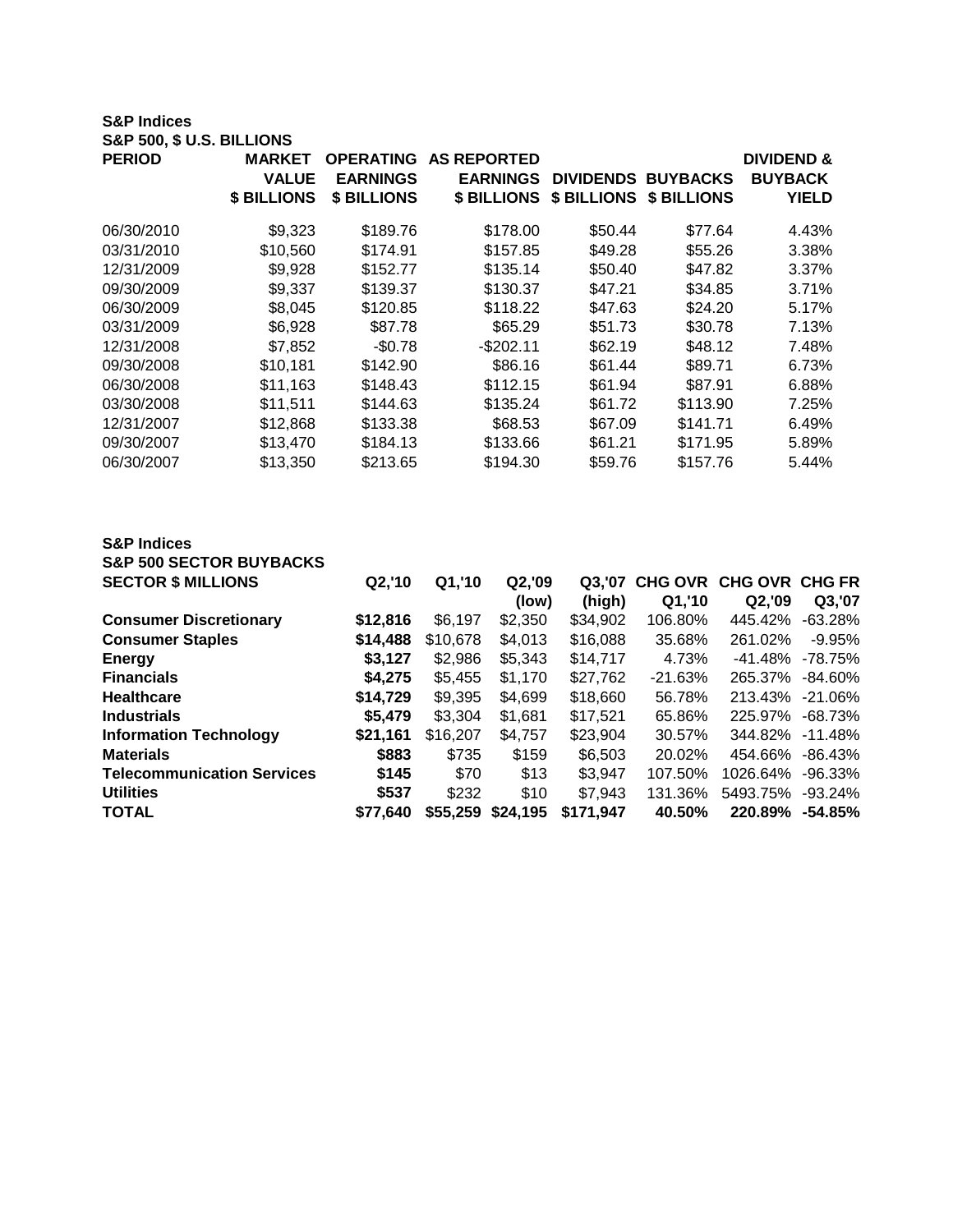## **S&P Indices S&P 500 20 LARGEST Q2 2010 BUYBACKS, \$ MILLIONS COMPANY SECTOR Q2 2010 BUYBACKS** Wal-Mart Stores **Consumer Staples** \$4,145 \$27,343  $\frac{1}{10}$  Internation Technology  $\frac{1}{4}$   $\frac{1}{4}$   $\frac{1}{4}$   $\frac{1}{4}$   $\frac{1}{4}$   $\frac{1}{4}$   $\frac{1}{4}$   $\frac{1}{4}$   $\frac{1}{4}$   $\frac{1}{4}$   $\frac{1}{4}$   $\frac{1}{4}$   $\frac{1}{4}$   $\frac{1}{4}$   $\frac{1}{4}$   $\frac{1}{4}$   $\frac{1}{4}$   $\frac{1}{4}$   $\frac{1}{4$

| inti Bus. Machines            | Information Technology        | \$4,104  | \$61,730    |
|-------------------------------|-------------------------------|----------|-------------|
| Microsoft Corp                | Information Technology        | \$3,839  | \$87,639    |
| Procter & Gamble              | <b>Consumer Staples</b>       | \$2,587  | \$49,233    |
| PepsiCo Inc                   | <b>Consumer Staples</b>       | \$2,573  | \$18,340    |
| Hewlett-Packard               | Information Technology        | \$2,568  | \$44,019    |
| <b>Cisco Systems</b>          | Information Technology        | \$2,424  | \$45,126    |
| <b>DIRECTV</b>                | <b>Consumer Discretionary</b> | \$1,723  | \$10,081    |
| <b>Gilead Sciences</b>        | Healthcare                    | \$1,692  | \$5,855     |
| Exxon Mobil                   | Energy                        | \$1,568  | \$142,817   |
| WellPoint Inc                 | Healthcare                    | \$1,493  | \$19,832    |
| <b>Travelers Cos</b>          | <b>Financials</b>             | \$1,399  | \$12,443    |
| Merck & Co                    | Healthcare                    | \$1,297  | \$7,756     |
| Disney (Walt) Co              | <b>Consumer Discretionary</b> | \$1,249  | \$20,004    |
| <b>QUALCOMM Inc</b>           | Information Technology        | \$1,178  | \$8,783     |
| <b>Philip Morris Intl</b>     | <b>Consumer Staples</b>       | \$1,104  | \$13,709    |
| Biogen Idec                   | Healthcare                    | \$1,032  | \$6,769     |
| <b>Medco Health Solutions</b> | Healthcare                    | \$1,024  | \$9,199     |
| McKesson Corp                 | Healthcare                    | \$1,016  | \$4,130     |
| Genzyme Corp                  | Healthcare                    | \$1,000  | \$1,788     |
| <b>Top 20</b>                 |                               | \$39,014 | \$596,597   |
| <b>S&amp;P 500</b>            |                               | \$77,640 | \$2,046,776 |
| Top 20 % of S&P 500           |                               | 50.25%   | 29.15%      |
|                               |                               |          |             |

**Q4,'04-Q2,'10**

#### **S&P Indices**

#### **S&P 500 INDUSTRIAL (OLD) CASH AND EQUIVALENT LEVELS**

#### **Values are in \$ million and are NOT index values; no adjustment for float**

| <b>YEAR</b> | <b>CASH &amp; EQUIVALENT</b> | % HELD         | <b>SHORT-TERM</b> | <b>CASH % OF</b> |
|-------------|------------------------------|----------------|-------------------|------------------|
|             | \$ MILLIONS                  | <b>AS CASH</b> | <b>SECURITIES</b> | <b>MARKET</b>    |
|             |                              |                |                   | <b>VALUE</b>     |
| 06/30/2010  | \$842,494                    | 65.74%         | 34.26%            | 11.59%           |
| 03/31/2010  | \$836,771                    | 67.10%         | 32.90%            | 10.14%           |
| 12/31/2009  | \$831,188                    | 70.49%         | 28.85%            | 9.98%            |
| 9/30/2009   | \$820,287                    | 68.28%         | 31.22%            | 10.70%           |
| 6/30/2009   | \$772.687                    | 67.55%         | 32.10%            | 11.48%           |
| 3/31/2009   | \$664,778                    | 72.20%         | 27.80%            | 11.08%           |
| 12/31/2008  | \$654,613                    | 74.10%         | 25.40%            | 9.94%            |
| 9/30/2008   | \$647,813                    | 74.63%         | 25.37%            | 7.79%            |
| 6/30/2008   | \$648,436                    | 74.73%         | 25.27%            | 7.04%            |
| 3/31/2008   | \$615.504                    | 72.41%         | 27.12%            | 6.67%            |
| 12/31/2007  | \$609,664                    | 69.84%         | 29.79%            | 5.93%            |

#### **About S&P Indices**

S&P Indices, the world's leading index provider, maintains a wide variety of investable and benchmark indices to meet an array of investor needs. Over \$1.25 trillion is directly indexed to Standard & Poor's family of indices, which includes the S&P 500, the world's most followed stock market index, the S&P/Case-Shiller Home Price Indices, the leading measure of U.S. home prices, the S&P Global BMI, an index with approximately 11,000 constituents, the S&P GSCI, the industry's most closely watched